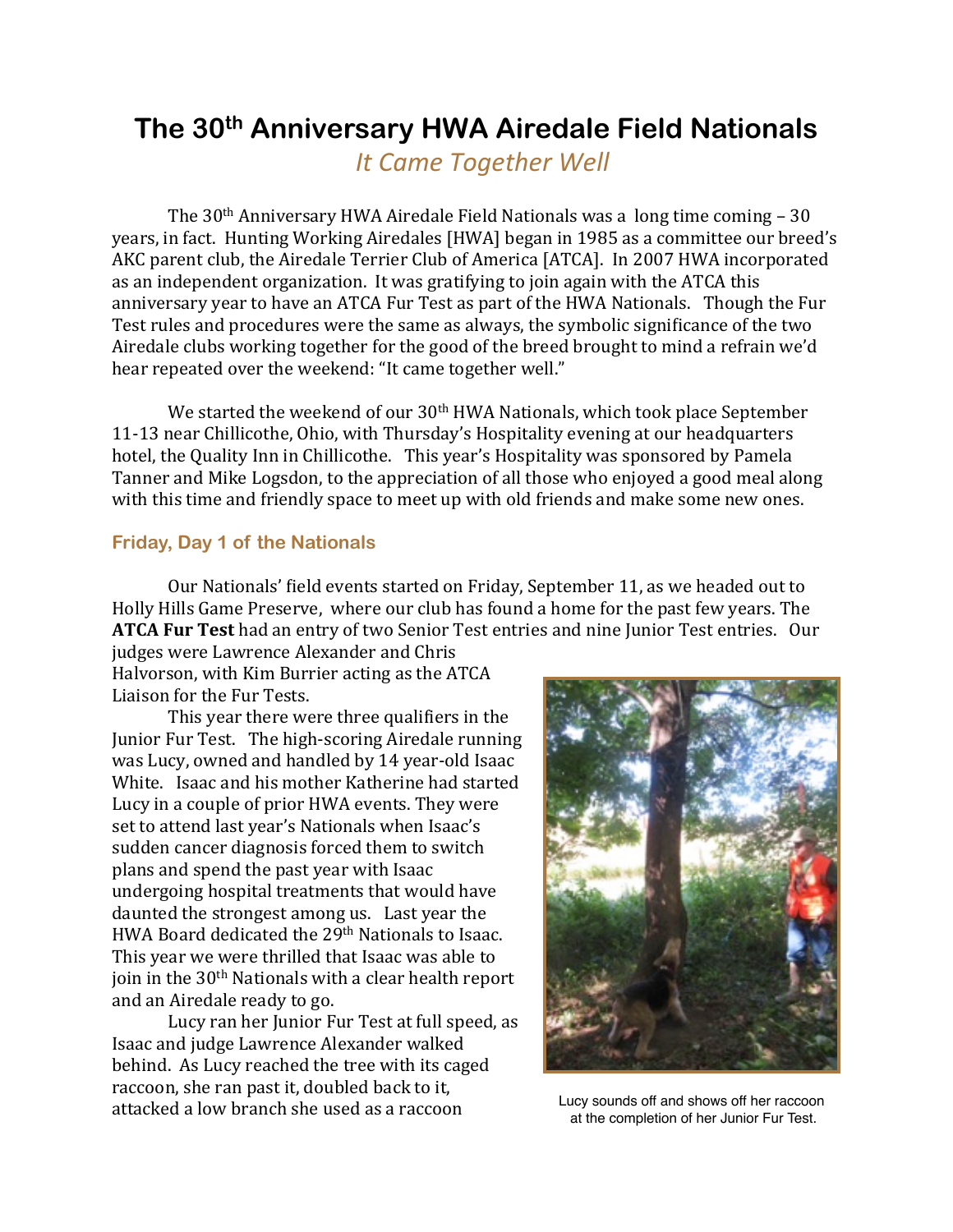substitute, then barked to announce her find. Then she ran back to check that Isaac was coming, and returned to the tree to bark and wait for him to catch up. Her attitude of "We can do this!" was doubly meaningful to those who knew the circumstances.

While the Fur Tests entrants were running their courses, the **Beginners' Retriever Workshop** brought together a good group of Airedales and owners ready to learn from professional bird-dog trainer Bridget Bodine. Bridget was well-prepared to help those with no prior experience, as well as work with those experiencing problems or snags in their training.



Keeper, owned and handled by Kim Burrier, works the raccoon cage during the Barkathon.

Friday morning's activities wrapped up with the **Barkathon**. In this fun event, any Airedale can take an individual turn barking and jumping at a cage raccoon suspended in a tree. Other owners with leashed Airedales surround the tree to encourage the working dog with group barking. The Airedale that barks the most barks in one minute wins a small prize, as well as the honor of being known as the biggest barker. This year's winner was Filson, owned and handled by Kate Ostrowski. Filson barked 84

barks in 60 seconds. Only true Airedale people will appreciate this feat.

Friday's first afternoon event was the **Hunting Instinct Test's first group of pups and** dogs with no field training. Sherri Glass, an Airedale breeder with decades of experience assessing pups, was our the test evaluator. Spectators gathered on the lawn to enjoy watching the pups go through the test exercises, which included finding and reacting to a live, caged raccoon and live birds; tracking and finding a dead bird; retrieving bumpers; testing prey drive by chasing a toy; hearing gun fire; and trying out some swimming. 

Unexpected or comical antics are typical for Airedale puppies. There was, for instance, the pup who was delighted to find a dead chukar hidden for him in the tall grass. For his next exercise, he was



Major, a puppy owned and handled by Christine Thomas, tests well for prey drive in the Hunting Instinct Test.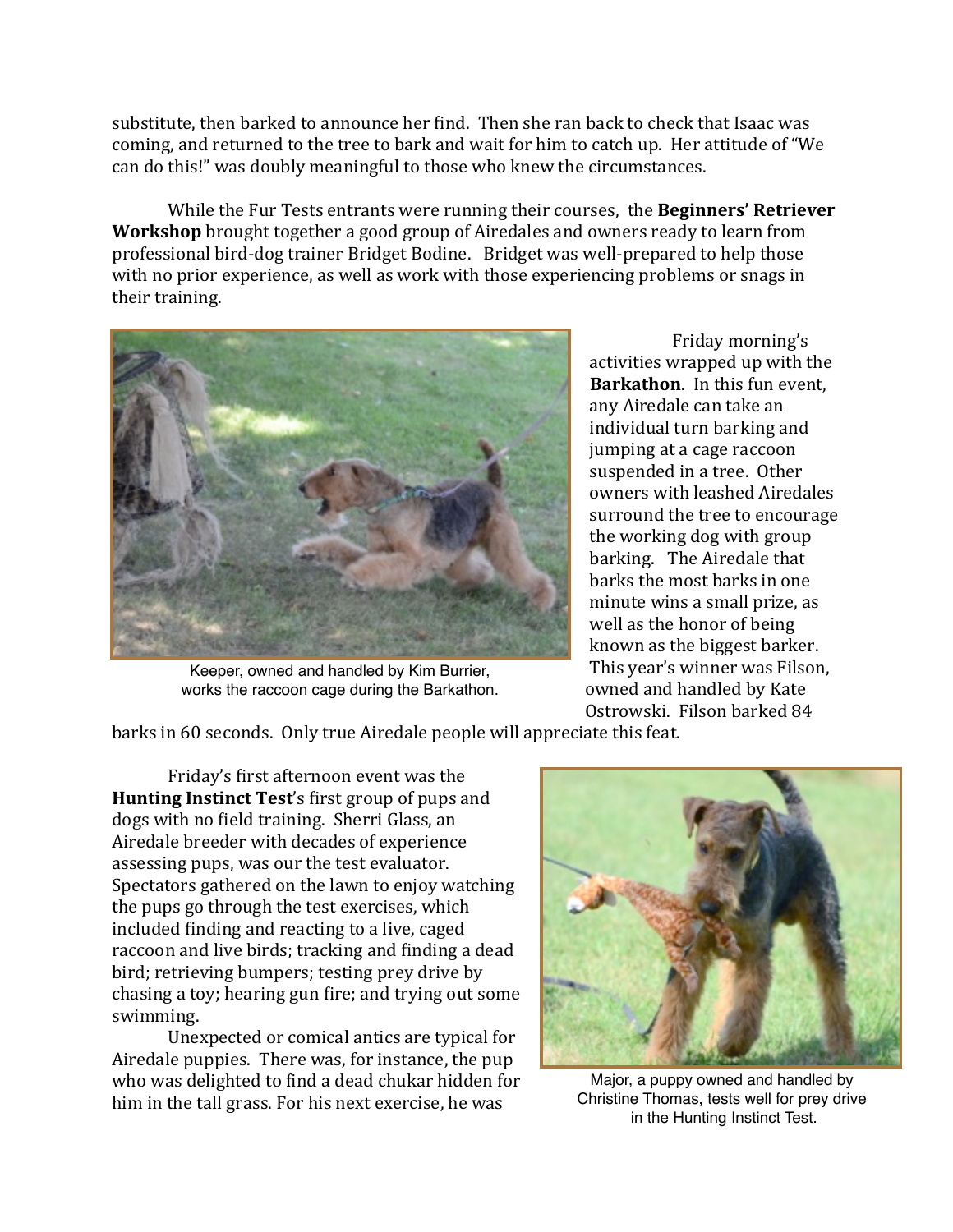supposed to go to another part of the lawn and chase and retrieve a bumper. Several throws later with a choice of three bumpers, and the pup showed no interest in retrieving. Instead he ran off back to the tall grass where he'd found that chukar. He found that chukar again and carried it to back to his owner, clearly saying, "THIS is more like it."



The latter half of a warm Friday afternoon was the perfect incentive for Bridget Bodine to resume her **Beginners' Retriever Workshop** at the pond for some water retrieving practice.

By 4:30 pm we gathered back at the Holly Hills clubhouse for an informal setting for our **HWA Annual Meeting**. Credit for making all the day's events run smoothly and on time goes to Event Co-Chairs Patricia Nemeth and Kate Ostrowski and their team of volunteers. Dean and Marsha Hatfield, owners of Holly Hills Game Preserve, are the unsung supporters of our event. Their approach of "whatever you need," goes from supplying raccoons and birds, to fancy cakes and meals, as well as hands-on help and hospitality in whatever has to be done. As we left our Annual meeting for an evening to recharge our batteries for tomorrow, the day's consensus was, "It came together well."

# **Saturday, Day 2 of the Nationals**

Weather always is a factor in outdoor events, and we lucked out with the cold front that blew through southern Ohio in time for Saturday morning's **Upland Hunt Test.** The breezy and cooler morning stayed rain-free and perfect for upland tests. This year we had six Junior Test entries, some of whom would be running a test for the first time, as well as one Senior Test entry and two Master test entries. Our judges were AKC Upland judges John Dudash and Sam Stazzone.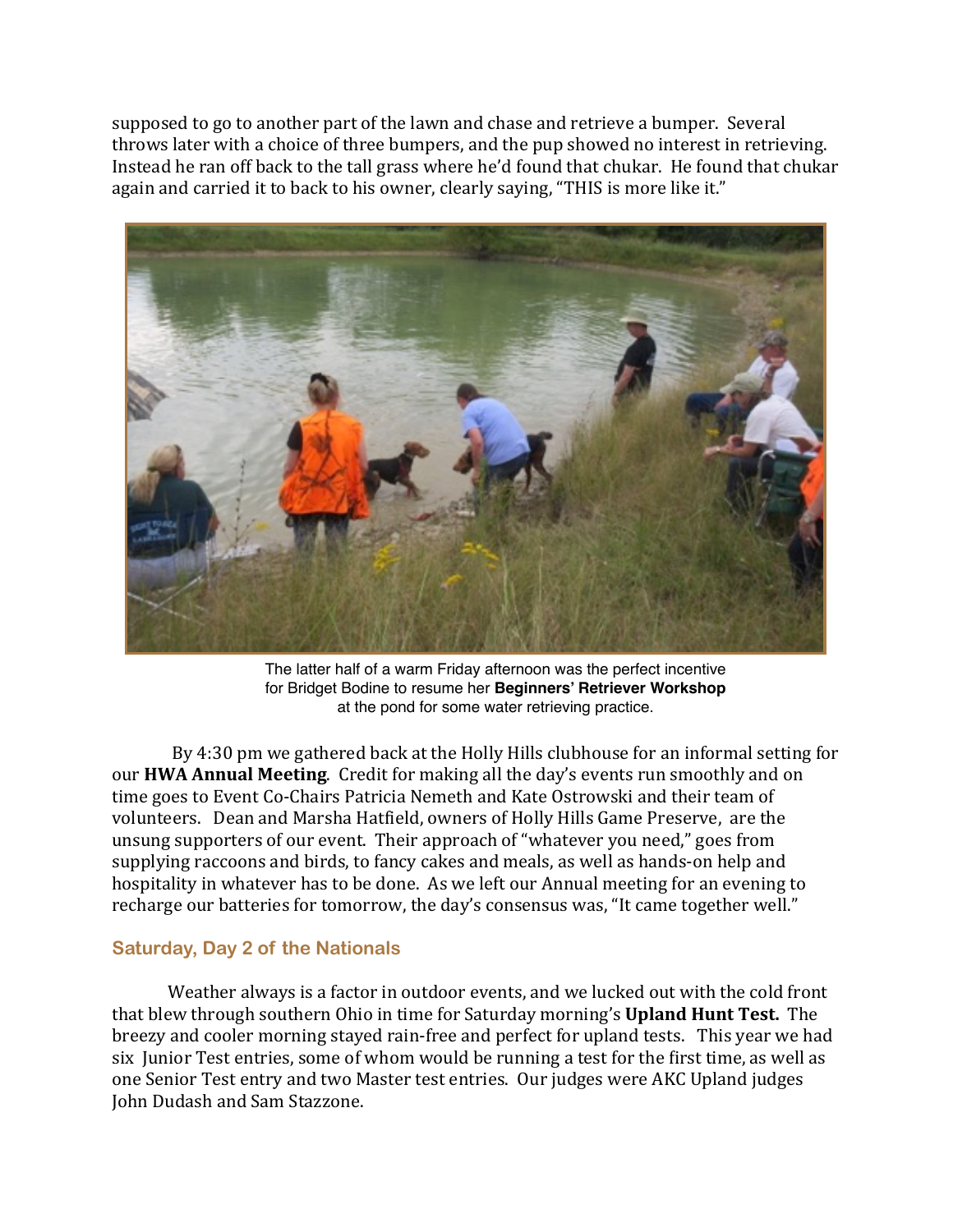

Milo, owned and handled by Lawrence Alexander, received The Choice Award for being the dog the gunners chose as the one they'd most like to over over.

the dog the Upland gunners chose as the one they would most like to hunt over. By the end of the morning, Filson, owned and handled by Kate Ostrowski, also passed the Senior Test land series, and Kira, owned and handled by Michael Sites, had passed the difficult Master Test land requirements. All three dogs would advance to the water series of the Upland Test on Sunday morning.

After lunch the **Retriever Test land series** with AKC judges Ed Zawodny and Leslie Phillips took place in an open field just beyond the backyard, giving spectators an excellent and accessible spot for watching all the action. The running order called for the two Master Test contenders to go first, followed by the Senior entry, and then five Junior entries. The Senior dog and two Junior dogs would get qualifying scores in the Retriever Test land series, though all the dogs and handlers put in a good effort.

A notable team in the Junior Retriever Test

The Junior dogs ran first, with some promising work from dogs and trainers just starting out. Though we had only one Junior qualify in the land portion of the test, they all will be strong contenders in next year's tests. Milo, owned and handled by Lawrence Alexander, gave a great demonstration of the bird finding, flushing and retrieving expected of Junior dogs. In fact, Milo's performance made him the winner of The Gunners' Choice Award. This year's Gunners' Choice Award was sponsored by Ellen and George Gordon, and was awarded to Milo for being



Laser, owned and handled by Linda Sorak, did very well in the Junior Retriever Test.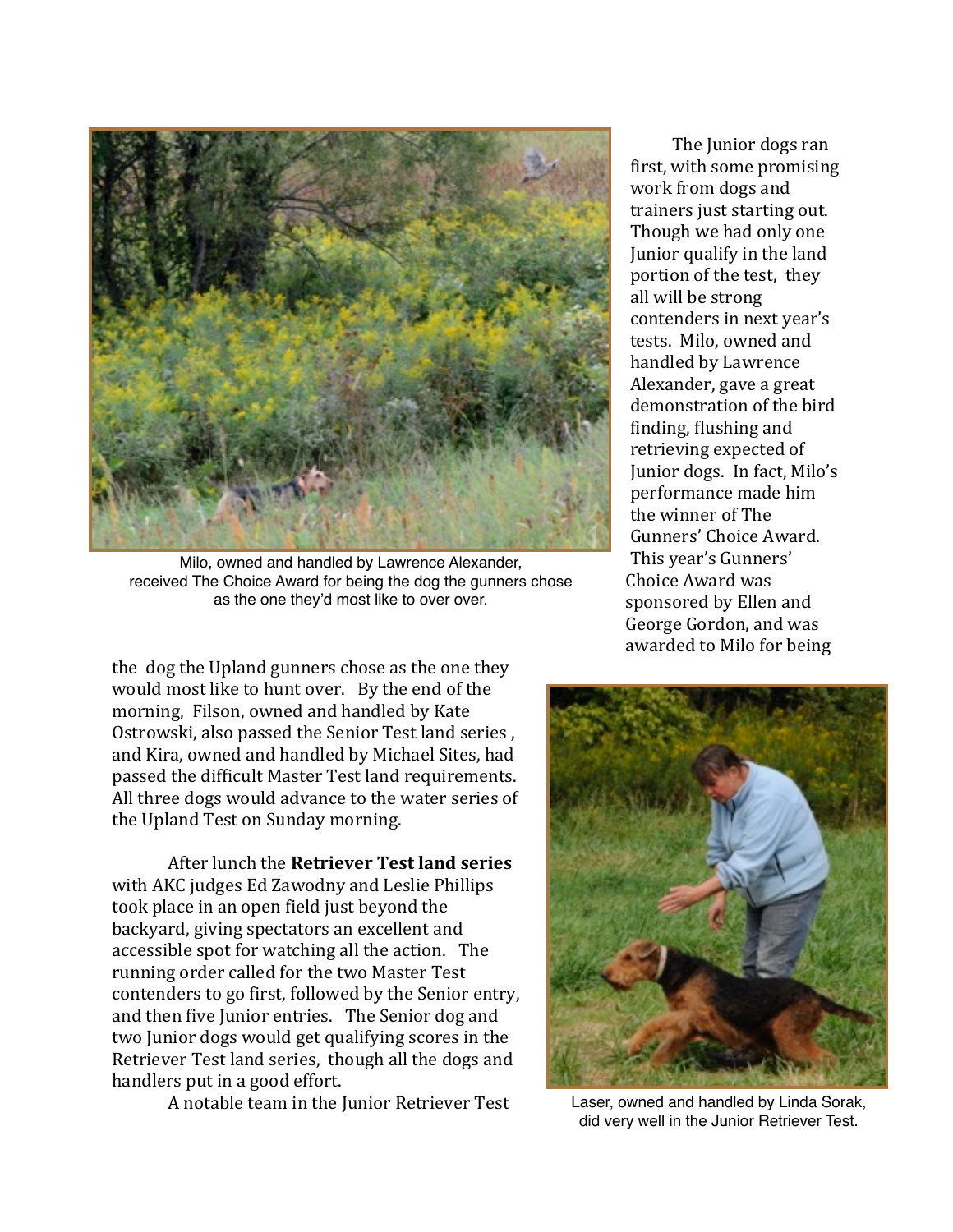was Laser with owner/handler Linda Sorak. Laser is a 5-year old dog with multiple obedience and agility titles, as well as a Junior Hunter Fur [JHFur] title, but no prior training for a retriever test. Linda had Laser entered in the Beginners' Retriever Workshop on Friday, during which Laser's practice sessions had observers telling Linda she should have entered Laser in the Retriever Test. As HWA rules allow for "walk-up" onsite entries under certain conditions, Linda put in a late entry that got her into the test on Saturday. We were glad she did, since Laser passed the Retriever Test land series with exceptional style.

Saturday's schedule also included a second group of pups and young dogs doing the **Hunting Instinct Test** in the morning, and a late afternoon session of Bridget Bodine's **Senior/Master Skills and Drills Retriever Workshop**. The advanced workshop was helpful to Airedalers who need to acquire the training and handling techniques used by trainers who prep their Labs and Flat Coats for retriever tests. We could have used more hours to practice those skills, but all too soon it was time to get ready for the evening's event.

Saturday night's 30<sup>th</sup> Anniversary Banquet and Auction was an enjoyable evening that flowed with good food and conversations, with the added



30th Anniversary Keychain

of HWA's 30<sup>th</sup> Anniversary, each attendee received a commemorative 30<sup>th</sup> Anniversary bronze keychain, a keepsake celebrating HWA's existence from 1985-2015. 

This year's Limited Raffle of five "art pieces," including a Swarovski $^{\circledR}$ crystal Airedale figurine, a Dannyquest statue, two paintings, and a decorative harness breastplate, with a total value at hundreds of dollars. Pulling the winning raffle ticket during the banquet gave us all a few hopeful moments. Denise St. John, a member of the Steel Valley Airedale

Terrier Club, was the lucky winner.

# **Sunday, Day 3 of the Nationals**

The third and final day of the Nationals came with sun sparkling on the water of the pond where the **water series of our Upland and Retriever Tests** would be held. The running order would start with the three dogs who had qualified in the Upland land series, followed by the three dogs who qualified in the Retriever land series. After the call backs were judged, the Retriever judges invited those who hadn't qualified to bring their dogs to the water for some practice, a gesture that was much appreciated.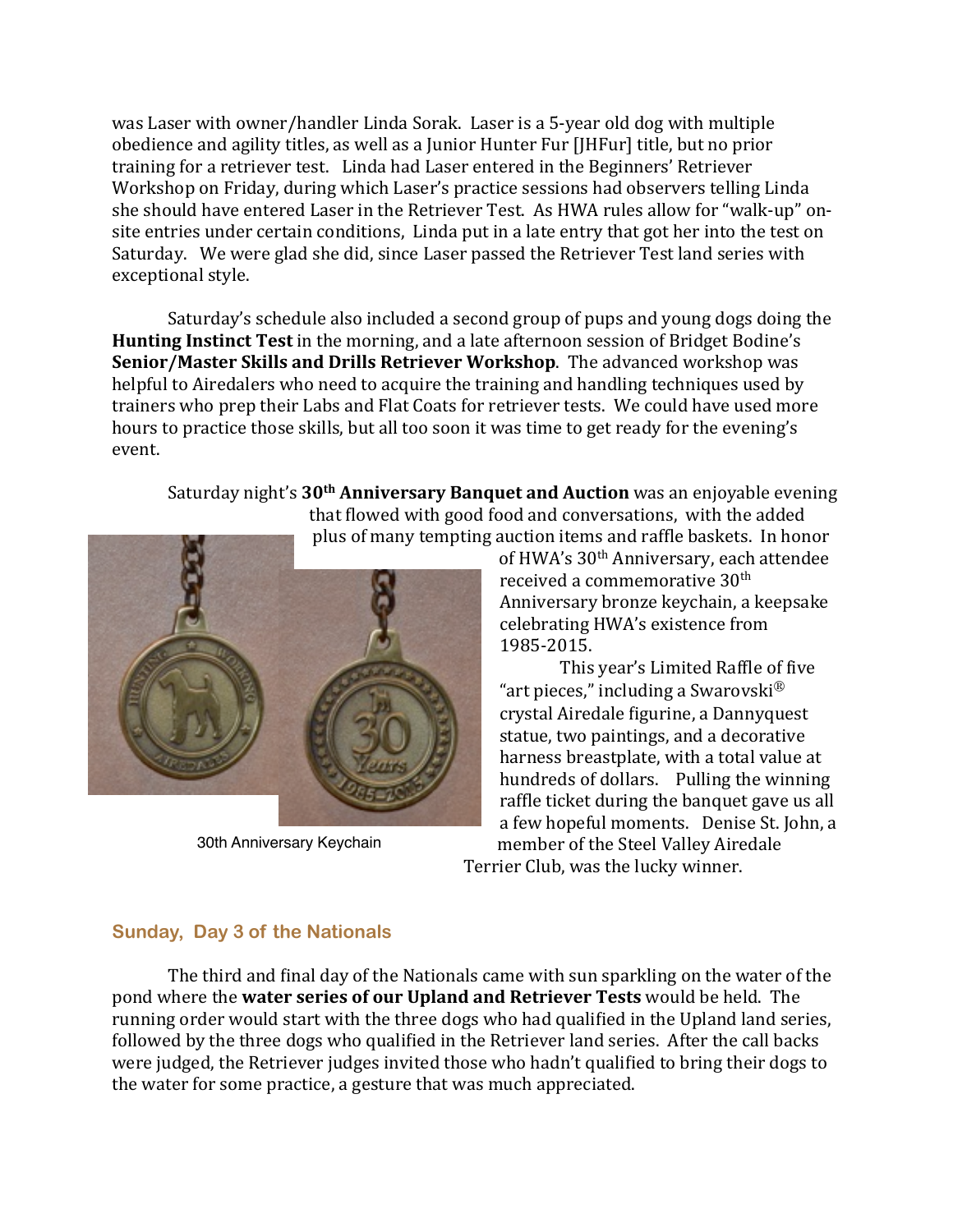The **Upland Test water series** included Milo, the Junior entry owned/handled by Lawrence Alexander; Filson, the Senior entry owned/handled by Kate Ostrowski; and Kira, the Master Test entry owned/handled by Michael Sites.

These last water retrieves always have considerable pressure on them since they must be completed successfully for a new title to be earned. This year Filson and Kira

![](_page_5_Picture_2.jpeg)

Kira, owned and handled by Michael Sites, earned her Master Hunter Flushing [MHF] by successfully completing her Master Upland Test.

and Laser, owned/handled by Linda Sorak to the line. All the dogs successfully completed their Retriever Test water requirements, meaning that Filson would add a Senior Hunter Retriever [SHR] title to his name, while Emmitt and Laser would add a Junior Hunter Retriever [JHR] titles to theirs. 

Following the Retriever water tests, some of the dogs who wished they'd qualified were given a chance to try some water retrieves. The practice and coaching by the judges helped turn their mindsets to what they needed to do in next year's tests.

successfully completed their water retrieves. For Filson and his owner Kate. this meant he'd earned the Senior Hunter Flushing title [SHF] title, with the Senior Retriever water test still to go. For Kira and her owner Michael, this meant she'd earned the Master Hunter Flushing [MHF] title, which put her in the company of very few Airedales who have reached this difficult level of achievement.

As the Upland judges gave up their position to the Retriever judges, and the test situations were adjusted, the **Retriever Test water series** brought one Senior  $\log -$  Filson – and two Junior  $\log s$  – Emmitt, owned/handled by Kim Burrier,

![](_page_5_Picture_8.jpeg)

Filson, owned and handled by Kate Ostrowski, earned *two* Senior titles: Senior Hunter Flushing [SHF] and Senior Hunter Retriever [SHR].

Sunday mid-morning brought a chance for dogs who weren't entered in the bird tests to do a fun event called the **Pocket Quail contest**. Each pup or untrained dog had a chance to hunt through a course with hidden chukar wings. The dog that found the most wings in one pass of the course was declared the winner. This gives new dogs and pups a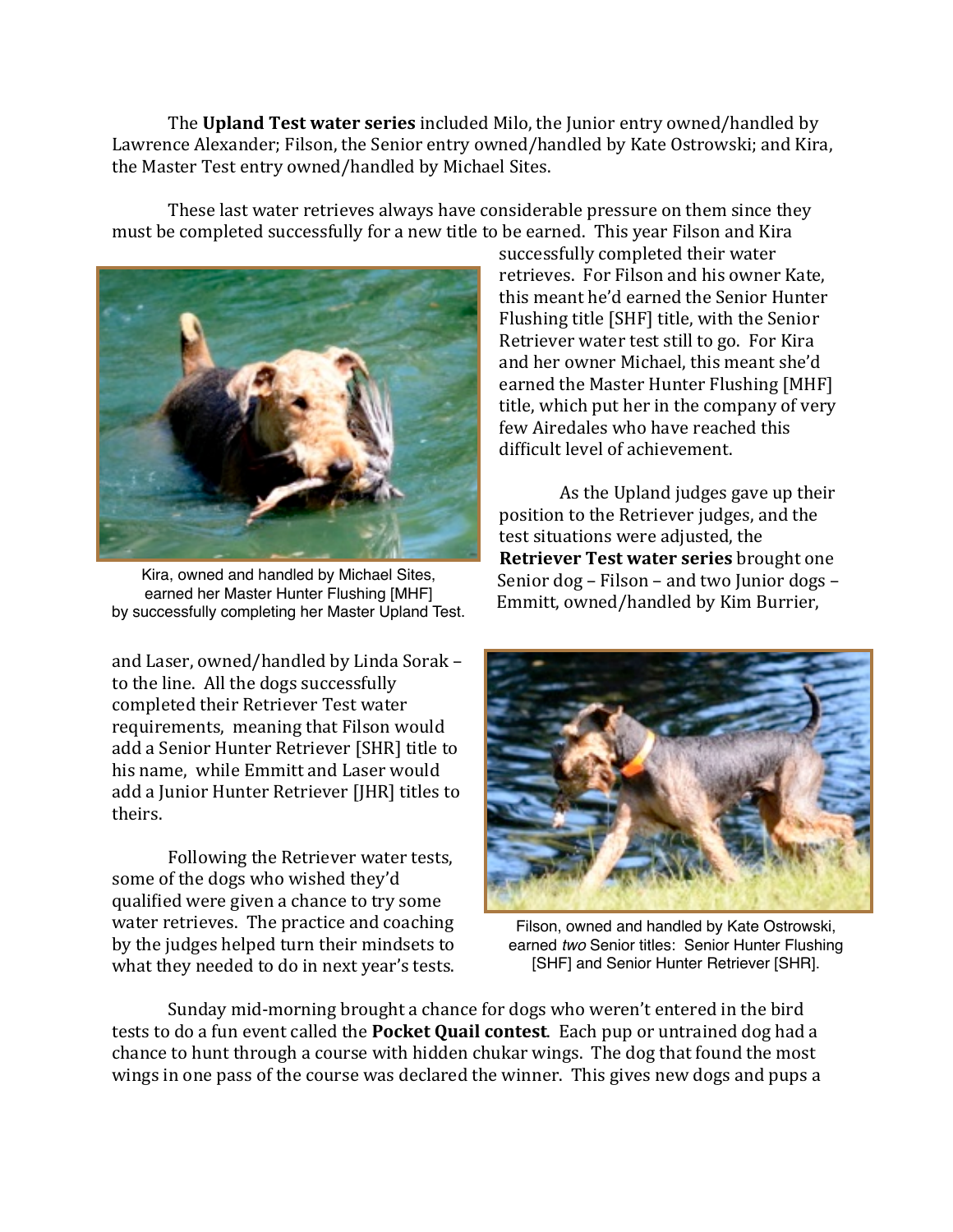chance to use their noses on birds, and give owners a chance to see their dogs work a field. All just for fun, but fun with a purpose.

In another field, the Bridget Bodine's Senior/Master Retriever workshop reconvened with a focus on problem solving some training questions raised by the participants. The more complicated the work, the more problems arise, so the expert advice was useful.

Our **Awards Ceremony** concluded our event on Sunday afternoon. Ribbons and applause went to all our test qualifiers. Kira and Michael Sites earned the Brown Bess Memorial Award for the highest score in the Upland Test. Filson and Kate Ostrowski earned the Road Dog Award for earning three AKC "legs" toward AKC hunt test titles since last year's Nationals. Every pup and new dog got a certificate that said in part "May this first participation in field endeavors lead to continuing adventures and achievements."

New titles, ribbons, and awards are important records of the achievement of individual dogs and owners, all validating the hunting abilities of our breed. Other intangibles are also worth mentioning.

"I just can't believe how *HAPPY* my dogs were this weekend," one attendee remarked. Realizing that our Airedales love field work and training is what keeps many of us coming back.

The camaraderie and friendships so strong that it almost makes us family also makes for a special weekend. Though we didn't have a ribbon or award for it, seeing young

![](_page_6_Picture_6.jpeg)

Isaac White with his mom Katherine White

Isaac White and his mom Katherine return to the Nationals this year after his life-threatening illness surely would have won them the Biggest Winner Award, if such a award had existed. For our HWA family, it was a state of mind. As we said our good-byes and "See you next years," the consensus seemed to be *It Came Together Well*.

> **Save the Dates** for our 2016 events, both to be held at Holly Hills Game Preserve:

> > **Fun in the Field** April 9-10<sup>th</sup>, 2016

**31st HWA Airedale Field Nationals** Sept. 9-11, 2016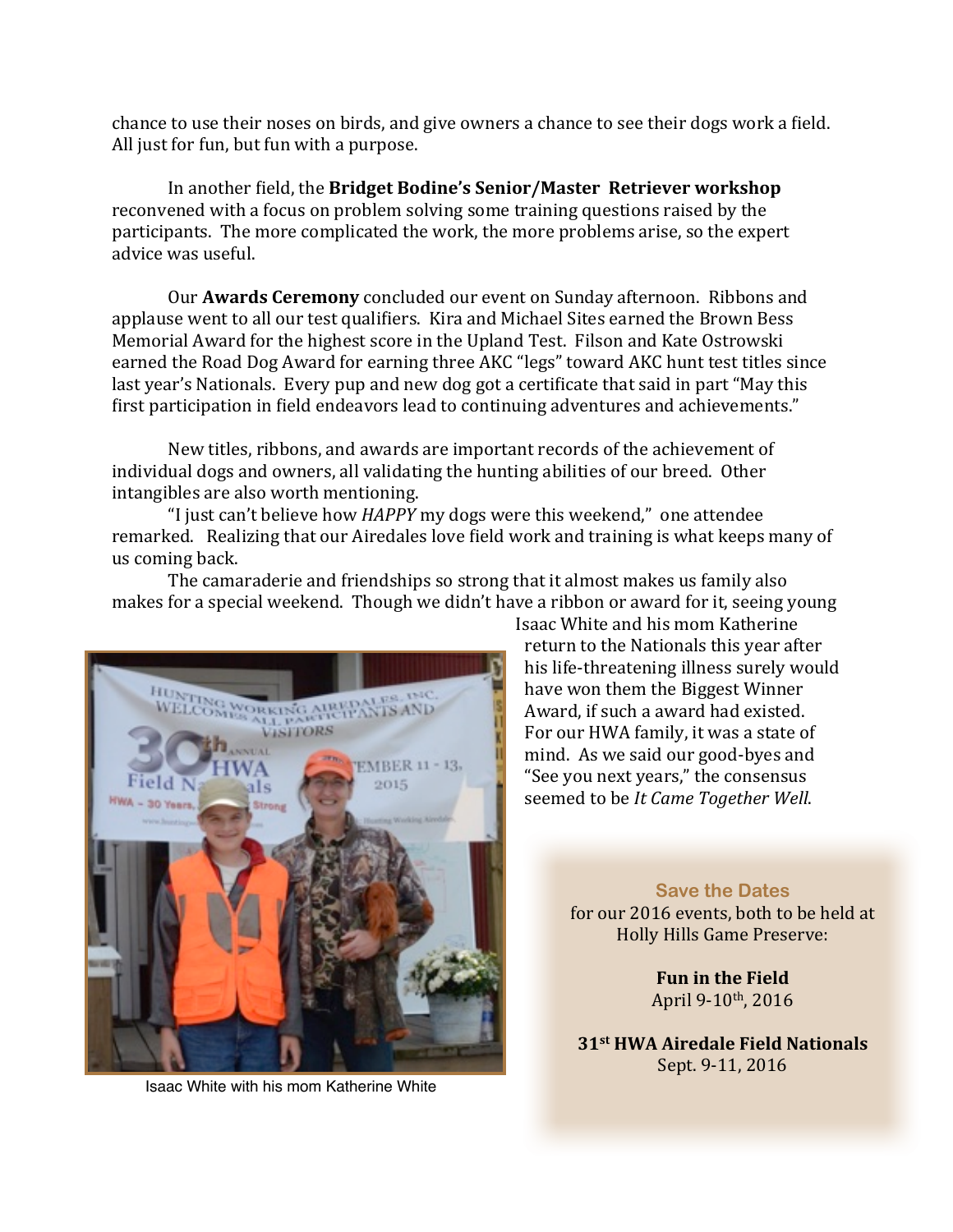# **2015 HWA Test Qualifiers**

# **ATCA Fur Test**

#### *Junior Test*

Nevinaire's Miss Lucy Rufhausen, JHFur, owned by Isaac White, Wayneburg, KY, and bred by Pam Nevin

Amber-Aire's Right On Time, JHFur, owned by Kate and Joe Ostrowski, Dallas, PA, and bred by Carol Stull

Imprimis Triumph Maximus Emperor, IHFur, owned by Patricia Gintilas and Kevin von Kluck, Lemont, IL, and bred by Lisa Berglin

# **Upland Test**

#### *Master Test*

Airecraft Kira Stella Sites, SH [AKC], CGC, SHV, MHF, MHFur, owned by Michael and Elise Sites, Eureka, MO, and bred by Dale and Kim Burrier and Corally Burmaster

#### *Senior Test*

Hilltop's Filson of Little River, JH [AKC], JHV, SHF, SHR, owned by Kate and Joe Ostrowski, Dallas, PA, and bred by Lawrence Alexander

# **Retriever Test**

# *Senior Test*

Hilltop's Filson of Little River, JH [AKC], JHV, SHF, SHR, owned by Kate and Joe Ostrowski, Dallas, PA, and bred by Lawrence Alexander

# *Junior Test*

UOCH, UROC, Eclipse Light My Fire, GO, GN, ER, JHFur, JHR, OAP, OJP, ARCHEX, owned by Linda Sorak, Normal, IL, bred by Christie Williams

Ch. Airecraft Catapault Launch, CD, BN, GN, RAE, JHF, JHR, owned and bred by Kim and Dale Burrier, Newton Falls, OH

# **Hunting Instinct Test Qualifers**

Dollar von Erikson, TD, owned by Linda Sorak, Normal, IL, and bred by Harriet Rosenthal

Stillwaters Overflows Roselyn, owned and bred by Sherri Glass, Clyde, OH